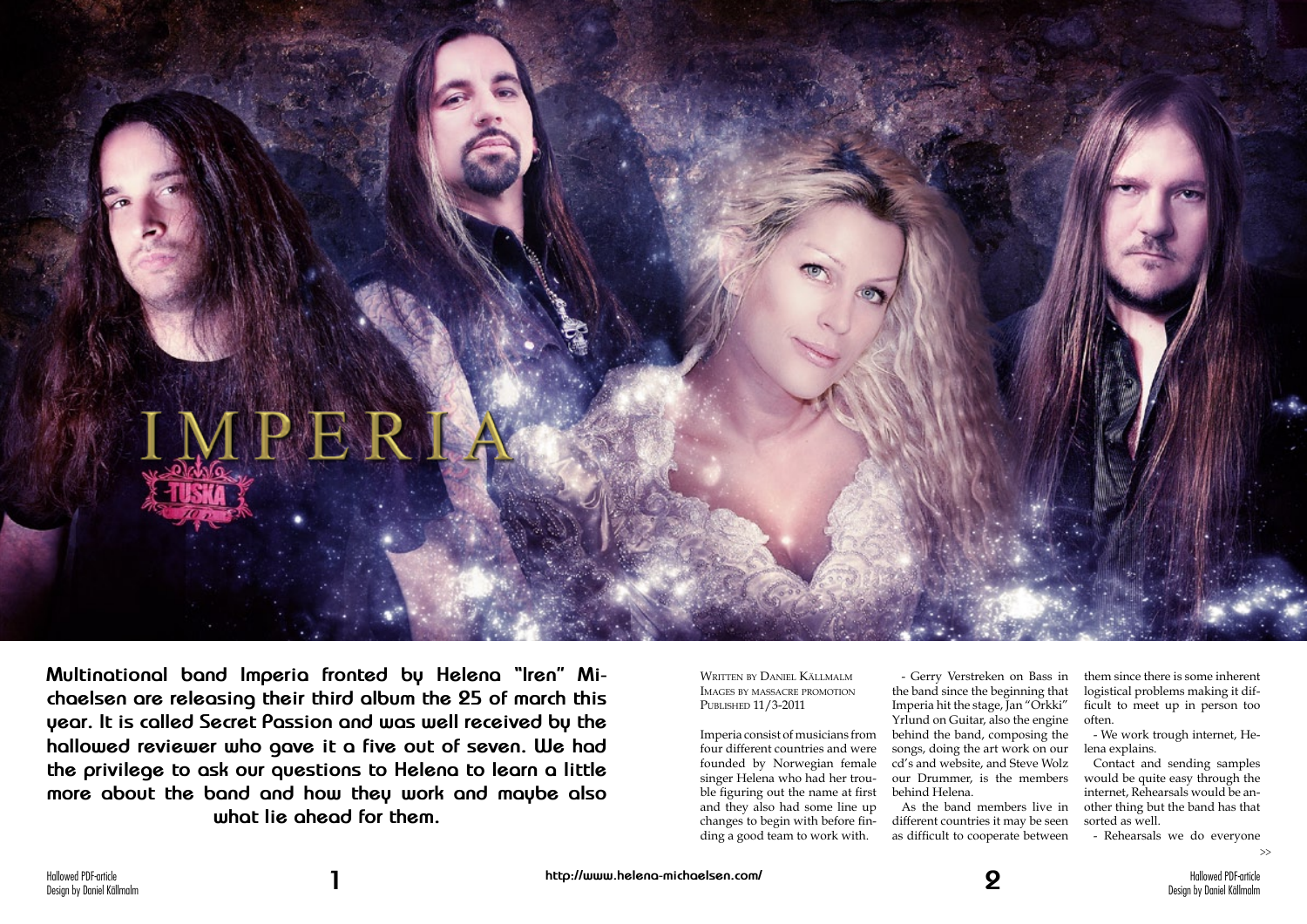

 $\sim$ 



for ourself at home and if there is a gig we come one day earlier together to work on a fine rehear sal and after some drinks, Helena answers with a little laughter.

She also explains that the band only meet in conjunction with shows which she says might change in the future, but sudden ly states that she saw the light to why they never argue, of course with a hint of irony and laugh.

## **Secret Passion**

Helena explains that the musical style of the band is a difficult one to describe, it is a very open style she says.

- Most important the song must have feeling.It can be any kind of style as long as the feeling is the re and that I can fit the emotion of the music to experiences in my life. We want to play emotional metal. Many people describe us as a gothic female fronted metal band, seems a good description, but we will see how it turns out in all the reviews.

Emotions seem to be one inspi ration for the band and their mu sic, other than that it is more of everyday events than other mu sic that inspire.

- I'm a philosopher and a thin ker. Im for sure not a talker (nor a spelling champ.) so I end up thinking a lot about life in gene ral and people etc. but many of the lyrics are from experiences in the past but also dreams and ho pes of mine. The music heals my soul, she explain.

Musical healing seems like something that is universally approved, I think everyone can feel better from music, if it is for recreating a lost moment or for bringing up emotion, just to ease a burden or memories, for most it is about listening and for some about creating the music. Secret Passion is the third time Imperia creates this music and for Helena personally it is the album she is most satisfied with.

- It is a big improvement from the first CD, it gives me positive energy when i hear the songs, and i hope that is how the liste ner feel as well, she explains and adds that it has a lot of catchy ph rases.

Improvement from the first CD is one mentioned difference but this album was also made according to Helena for a wider audience and also a try to widen their musical vision. Speaking of musical vision, I love asking about favourite tracks on the al bums since all artist are quite re luctant to give up which tracks they favour but as I favour bri tish english and also some of my work over other I believe all artist have their own favourite track and when I point out that my favourite track is track twel ve My Sleeping Angel, Helena

points out that it is the track that is closest to her hear even though the admission of a favourite track doesn't come easy.

- All the different tracks have their own life for me, like they are different persons in a way. So I haven't favoured any special song myself but I love sleeping angel as well, it gives me shivers. Oliver Philipps sing very good there also so i understand that its your favourite song. It has so mush emotion, and you feel that, thank you.

Helena also explain that that particular song has a special me aning to her.

- The lyrics and song is for my daughter who her real name is, Angel. So I must admit that in deed this song is the closest to my heart for sure, she explain.

## **Sexy Photos & touring**

Promotion is always important to sell music, the awareness of the band in different media and also touring always help create an awareness and awareness is what sells music, if fans don't know about the band, they will not buy their music. A short while ago I received a mail from the record company about some sexy photos which they pointed out that we could spread to our readers. This article is of course a good forum for this but I decided to ask, just for fun about this, is it a trick to sell more music?

- NO! Thats not why, it's a part of who I am. I'm a woman who is not afraid showing I'm a woman let's say. I like to play in front of a camera. In general i like to play whatever the situation is about, she explains.

So, the sexy photos are not